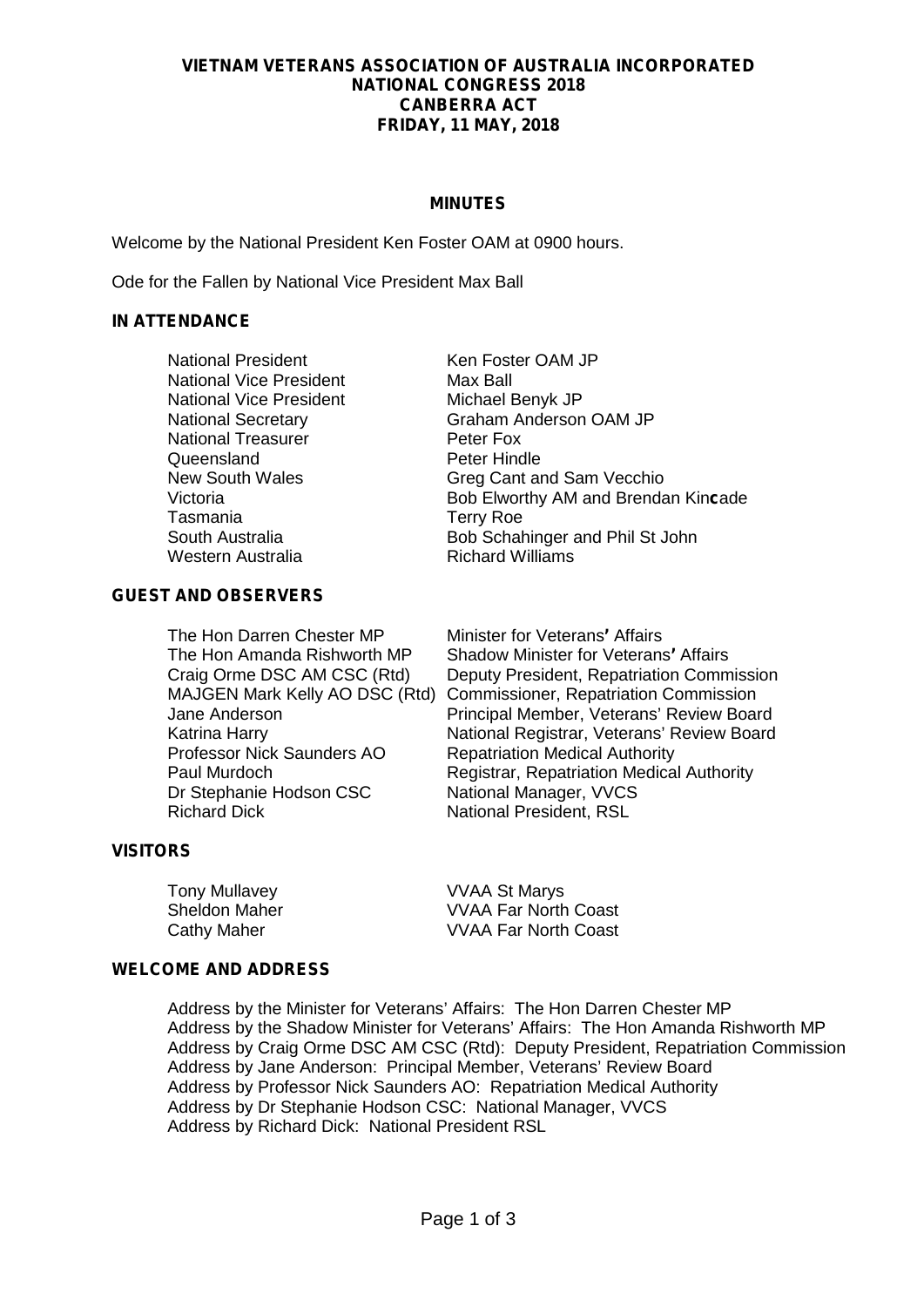#### **VIETNAM VETERANS ASSOCIATION OF AUSTRALIA INCORPORATED NATIONAL CONGRESS 2018 CANBERRA ACT FRIDAY, 11 MAY, 2018**

# **MINUTES OF NATIONAL CONGRESS May 2017**

Motion to accept the minutes: Moved Queensland, Seconded New South Wales that the minutes of the National Congress May 2017 be accepted. **Carried** 

#### **BUSINESS ARISING FROM THE MINUTES**: Nil

Motion to adopt the minutes: Moved New South Wales, Seconded Queensland that the minutes of the National Congress May 2017 be adopted minutes of the National Congress May 2017 be adopted.

#### **CORRESPONDENCE**: Nil

#### **REPORTS**

President

Vice Presidents

Treasurer: Financial Statement and Audit Reports ending 31 December 2017

**Secretary** 

State Reports

Moved by New South Wales, Seconded Victoria that the reports be accepted as read and tabled. **Carried**

# **ELECTION OF NATIONAL EXECUTIVE**:

**Nominees**: Motion: Moved Queensland seconded Victoria that all nominees be elected. **Carried**

| <b>National President</b>       | Kenneth Foster OAM JP                                   | Elected            |
|---------------------------------|---------------------------------------------------------|--------------------|
| <b>National Vice President:</b> | (Two Positions)<br><b>Maxwell Ball</b><br>Michael Benyk | Elected<br>Elected |
| <b>National Secretary</b>       | Graham Anderson OAM JP Elected                          |                    |
| <b>National Treasurer</b>       | Peter Fox                                               | Elected            |

The elected National President took the Chair and thanked the delegates for their vote of confidence.

#### **Appointments**

| <b>Public Officer</b>                                                     | Ken Foster             |  |
|---------------------------------------------------------------------------|------------------------|--|
| Editor National Magazine "Debrief"                                        | Ken Foster             |  |
| <b>Manager National Website</b>                                           | Peter Fox              |  |
| <b>National Solicitor</b>                                                 | As required            |  |
| <b>National Auditor</b>                                                   | Anderson and Coy (WA)  |  |
| <b>Representative VITA</b>                                                | <b>Graham Anderson</b> |  |
| Director and Alternate Director AVCAT                                     | Ken Foster             |  |
| Welfare and Compensation Advocacy Authorizing Officers: As per amendment. |                        |  |